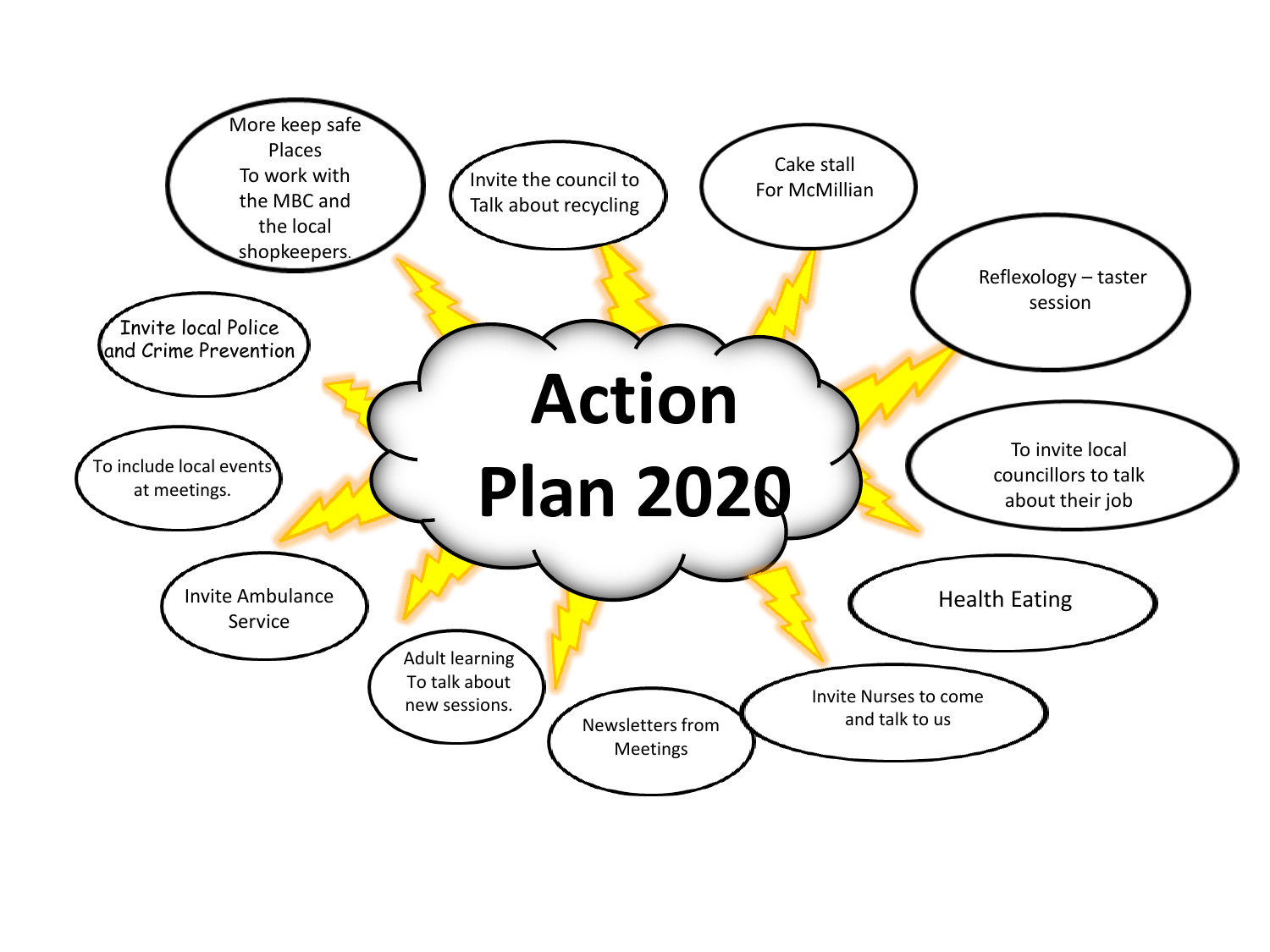## Action plan 2019 - 2020

- Invite Heather's Mum to talk about reflexology.
- Invite Wellbeing Centre, Melton
- Look into Music Therapy/Music Medicine
- Invite Melton Radio to visit to see what we do
- Invite local Nurses.
- Invite Adult Learning to come back to talk about courses.
- Invite Local Police / Crime Prevention Officer.
- Visit Parliament in February/March 2020 and talk about Stay Up Late.
- Talk about Health Eating
- Invite Melton Sport and Health Alliance
- Do a list of groups that would be suitable to attend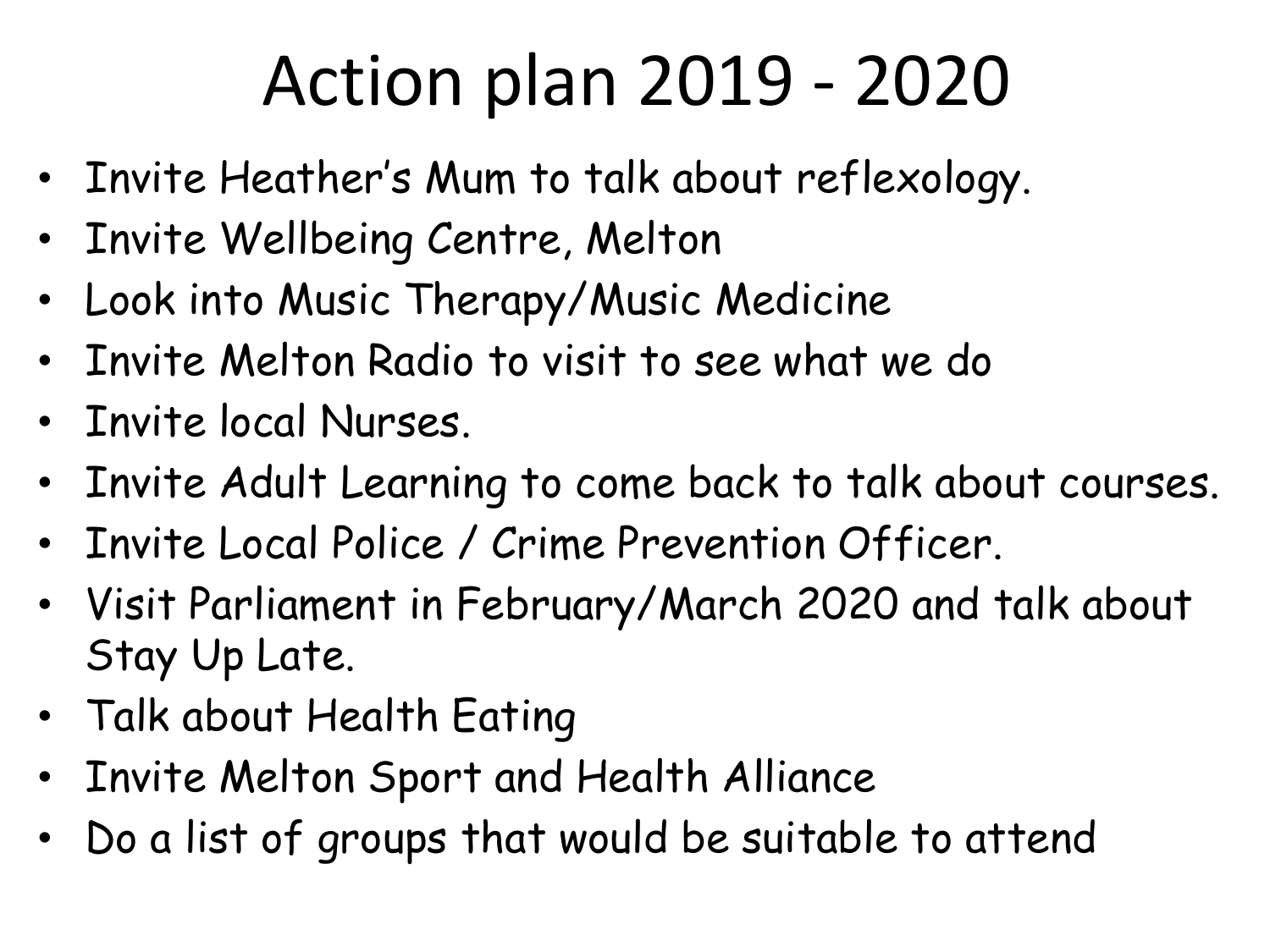## Action Plan what have we done

- ✓ We Paid Becci to come and talk to the group about Basic first Aid. Every one that came got a certificate and mini first aid kit.
- $\checkmark$  Adult learning came to talk about new courses in Melton.
- $\checkmark$  Adult learning came and showed us how to make nice meals with out using the cooker.
- ✓ Woody came to talk about Melton Space.
- ✓ We had a yoga and feel good music session .
- $\checkmark$  Some of our minutes of our interactive meetings have been put in colourful newsletter information leaflets.